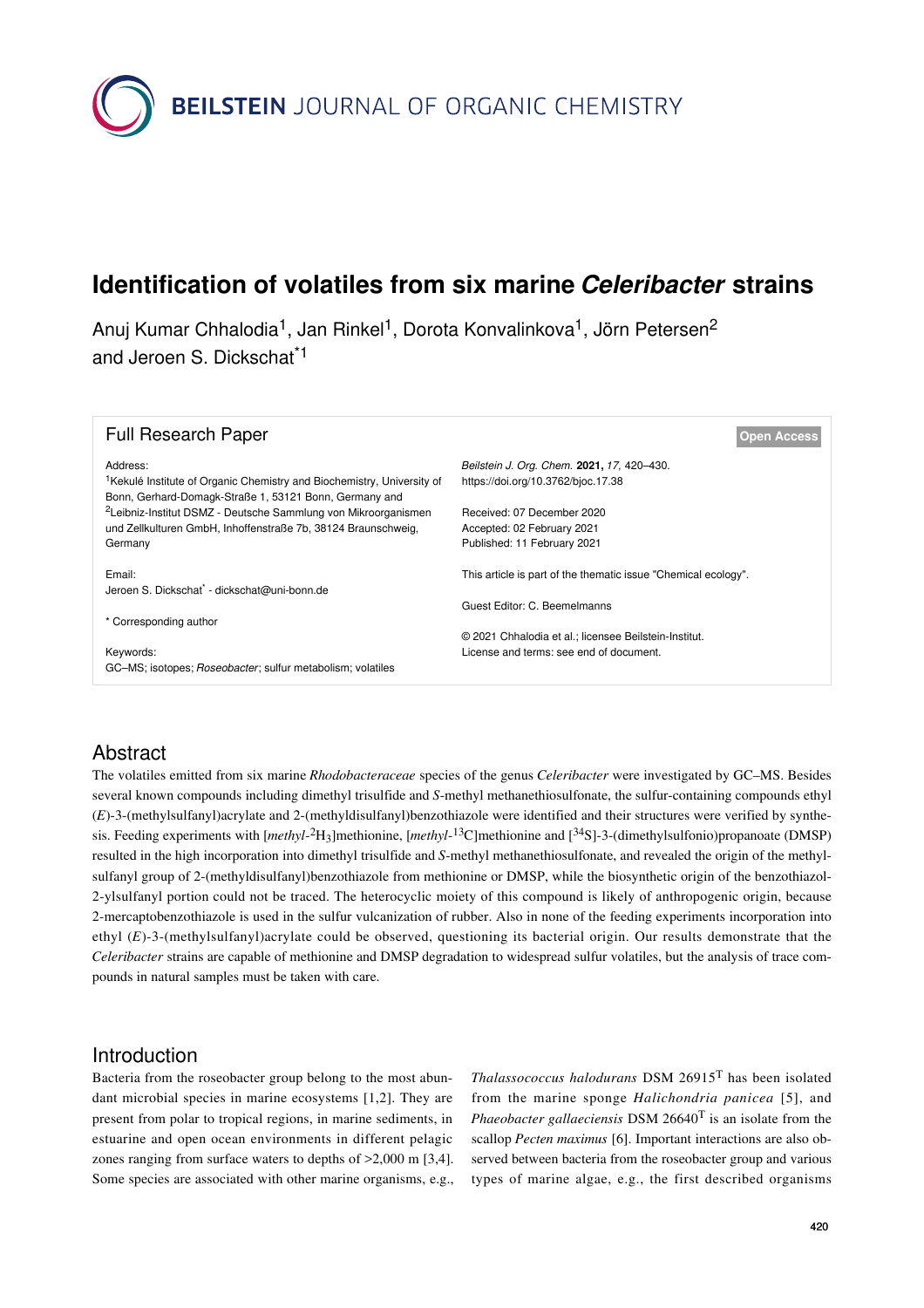*Roseobacter litoralis* DSM 6996T and *R. denitrificans* DSM 7001T were obtained from seaweed [\[7\]](#page-8-4), while *Dinoroseobacter shibae* DSM 16493T and *Marinovum algicola* DSM 10251T are both isolates from the dinoflagellate *Prorocentrum lima* [\[8,9\]](#page-8-5). Especially in algal blooms bacteria of the roseobacter group are highly abundant [\[10\],](#page-8-6) and here they belong to the main players involved in the enzymatic degradation of the algal sulfur metabolite 3-(dimethylsulfonio)propanoate (DMSP, [Scheme 1](#page-1-0)) [\[11\].](#page-9-0) Its catabolism leads either through the demethylation pathway by action of the enzymes DmdABCD to methanethiol (MeSH, [Scheme 1A](#page-1-0)) [\[12\]](#page-9-1) or through lysis by DddD [\[13\]](#page-9-2) or hydrolytic cleavage by one of the known DMSP lyases (DddW [\[14\]](#page-9-3), DddP [\[15\]](#page-9-4), DddQ [\[16\]](#page-9-5), DddL [\[17\]](#page-9-6), DddY [\[18\]](#page-9-7) or DddK [\[19\]](#page-9-8)) to dimethyl sulfide (DMS, [Scheme 1B](#page-1-0)).

It has already been pointed out in the 1970s and 1980s that atmospheric DMS is important for the global sulfur cycle [\[20\]](#page-9-9) and influences the climate on Earth, known as CLAW hypoth-

esis according to the authors' initials (Carlson, Lovelock, Andreae, Warren) [\[21\]](#page-9-10), which underpins the relevance of this algal–bacterial interaction. Isotopic labeling experiments demonstrated that also in laboratory cultures roseobacter group bacteria efficiently degrade DMSP into sulfur volatiles [\[22,23\]](#page-9-11), but also from other sulfur sources including 2,3-dihydroxypropane-1-sulfonic acid (DHPS, [Scheme 1C\)](#page-1-0) labeling was efficiently incorporated into sulfur volatiles [\[24,25\].](#page-9-12) Notably, DHPS is produced in large quantities by the marine diatom *Thalassiosira pseudonana* [\[26\],](#page-9-13) and diatoms from this genus live in symbiotic relationship with bacteria of the roseobacter group [\[27\]](#page-9-14). Another interesting aspect of sulfur metabolism in marine bacteria from the roseobacter group is the production of the sulfur-containing antibiotic tropodithietic acid (TDA) in *Phaeobacter piscinae* DSM 103509<sup>T</sup> [\[28\]](#page-9-15), a compound that is in equilibrium with its tautomer thiotropocin [\[29\]](#page-9-16) that was first described from *Pseudomonas* sp. CB-104 [\[30\].](#page-9-17) Its biosynthesis depends on the clustered *tda* genes [\[31\]](#page-9-18) and has been studied by

<span id="page-1-0"></span>

**Scheme 1:** Sulfur metabolism in bacteria from the roseobacter group. A) DMSP demethylation by DmdABCD, B) DMSP hydrolysis by DddP and lysis by DddW, DddP, DddQ, DddL, DddY or DddK, and C) structures of DHPS and sulfur-containing secondary metabolites.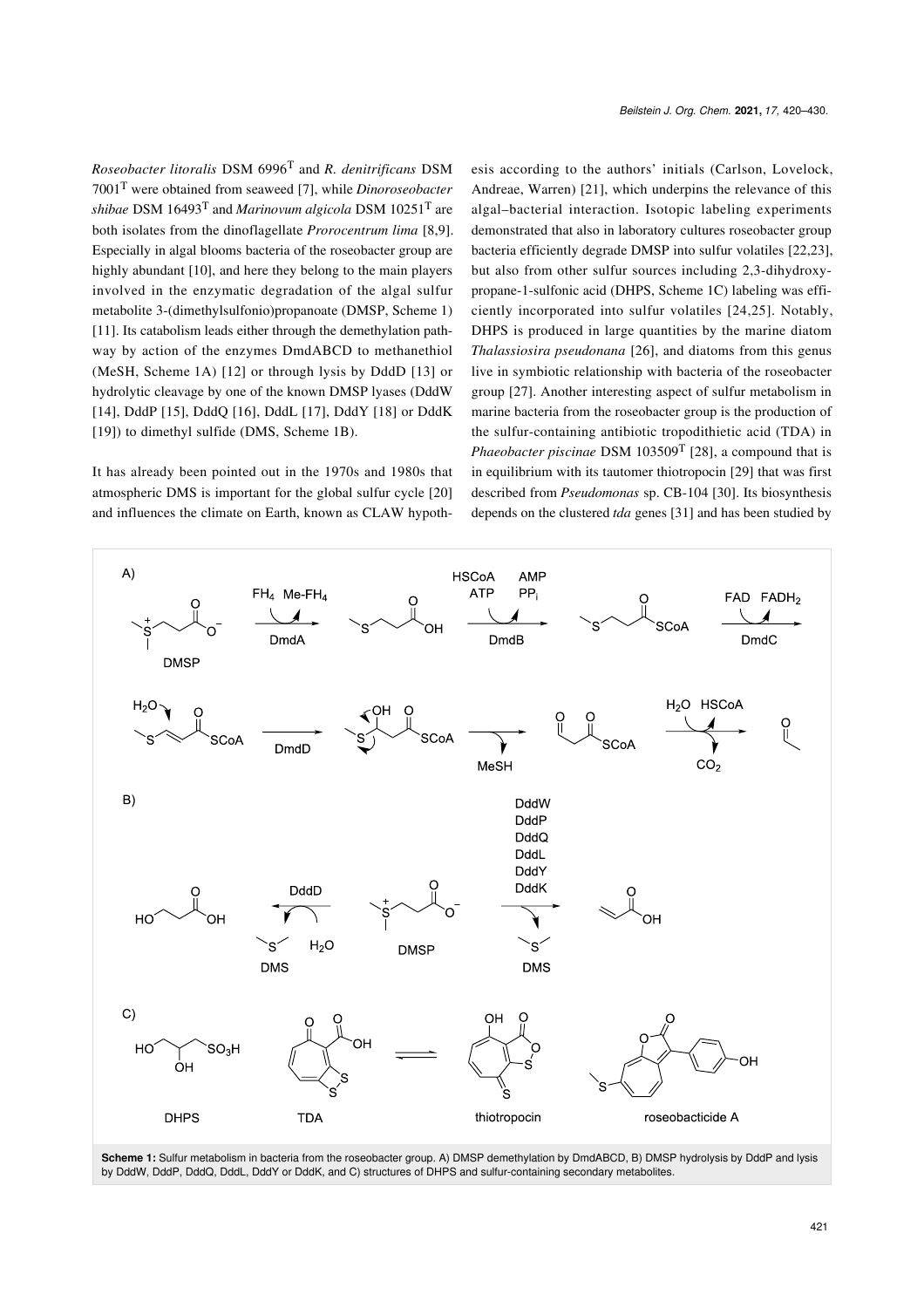feeding experiments with labeled precursors to the wildtype and gene knockout strains of *P. inhibens* DSM 17395T, demonstrating the formation of TDA from phenylalanine through phenylacetyl-CoA and the phenylacetyl-CoA catabolon [\[32,33\]](#page-9-19). These experiments also led to a suggestion for the mechanism for sulfur incorporation, but further research is required for a deep understanding of TDA biosynthesis. Besides its function as an antibiotic, TDA acts as a signaling molecule, similar to *N*-acylhomoserine lactones, at concentrations 100 times lower than required for a significant antibiotic activity [\[34\]](#page-9-20). The biosynthesis of tropone [\[35\]](#page-9-21) and of the algicidal sulfur-containing roseobacticides [\[36\]](#page-9-22) are most likely connected to the TDA pathway. Interestingly, in the interaction with marine algae *P. inhibens* can change its lifestyle from a symbiotic relationship during which the antibiotic TDA and growth stimulants are produced to a pathogenic interaction promoted by lignin degradation products in fading algal blooms that induce roseobacticide biosynthesis [\[36\].](#page-9-22) All these examples demonstrate the importance of sulfur metabolism for marine bacteria from the roseobacter group. Here we report on the volatiles emitted by six *Celeribacter* species with a special focus on sulfur volatiles. The results from feeding studies with labeled precursors demonstrate that the *Celeribacter* strains can form sulfur volatiles from methionine and DMSP, but also showed that some of the detected sulfur compounds are not or only partly of bacterial origin.

# Results and Discussion Headspace analysis

The volatiles released by six marine *Celeribacter* type strains, including *C. marinus* DSM 100036T, *C. neptunius* DSM 26471T, *C. manganoxidans* DSM 27541T, *C. baekdonensis* DSM 27375T, *C. halophilus* DSM 26270T and *C. indicus* DSM 27257T, were collected through a closed-loop stripping apparatus (CLSA) on charcoal [\[37\].](#page-9-23) After extraction with dichloromethane the obtained extracts were analyzed by GC–MS ([Figure 1\)](#page-3-0). The compounds were identified by the comparison of the recorded EI mass spectra to library spectra and of retention indices [\[38\]](#page-9-24) to tabulated literature data ([Table 1\)](#page-4-0), or by a direct comparison to authentic standards. The structures of the identified compounds are shown in [Figure 2.](#page-5-0)

While the headspace extracts from *C. marinus*, *C. neptunius* and *C. manganoxidans* were particularly rich, the extracts from *C. baekdonensis*, *C. halophilus* and *C. indicus* contained fewer compounds. Most of the observed volatiles are well known [\[56,57\]](#page-9-25) and were thus readily identified from their mass spectra and retention indices. Pyrazines including methylpyrazine (**1**), 2,5-dimethylpyrazine (**2**) and trimethylpyrazine (**3**) were present in the extracts from all six strains. Notably, also several α-hydroxyketones that have been described as biosynthetic precursors to pyrazines [\[40\],](#page-9-26) represented by 3-hydroxypentan-2 one (**4**), 2-hydroxypentan-3-one (**5**) and 2-hydroxyhexan-3-one (**6**), were observed in some of the investigated strains. A series of aldehydes ranging from hexanal (**7**) to tetradecanal (**13**) was found in strain specific patterns, with all identified compounds present in the bouquet from *C. manganoxidans*. A similar series of γ-lactones spanning from pentan-4-olide (**14**) to dodecan-4 olide (**20**), in addition to 3-methylbutan-4-olide (**21**) and 4-methylhex-5-en-4-olide (**22**), was detected in strain-specific patterns, with almost all of these compounds present in *C. marinus*; only *C. halophilus* did not emit lactones. Furans included furan-2-ylmethanol (**23**), furfural (**24**), and 2-acetylfuran (**25**). Cyclohexanol (**26**) was observed only once in *C. marinus*, and aromatic compounds included benzyl alcohol (**27**), benzaldehyde (**28**) and salicylaldehyde (**29**), acetophenone (**30**) and *o*-aminoacetophenone (**31**), 2-phenylethanol (**32**), and phenylacetone (**33**). 6-Methylhept-5-en-2-one (**34**) was detected in all strains, while its saturated analog 6-methylheptan-2-one (**35**) was only emitted by *C. baekdonensis* and geranylacetone (**36**) only by the three productive species *C. marinus*, *C. neptunius*, and *C. manganoxidans*. Compounds **34** and **36** have been described as non-enzymatic degradation products arising from the side chain in menaquinones [\[58\]](#page-10-0). Sulfur-containing compounds included dimethyl trisulfide (**37**), released by all six species, *S*-methyl methanethiosulfonate (**38**), 2-acetylthiazole (**39**), and benzothiazole (**40**), the latter also in the extracts from all six strains. In addition, the extracts from the three species *C. marinus*, *C. neptunius* and *C. baekdonensis* contained an additional volatile (**41**) whose mass spectrum ([Figure 3A\)](#page-5-1) was not included in our libraries. Furthermore, ethyl 3-(methylsulfanyl)acrylate (**42**) was found in *C. marinus* and *C. manganoxidans*, but the measured retention index  $(I = 1177)$  did not allow to distinguish between the *E* and the *Z* isomer for which retention indices of  $I = 1144$  (*E*) and  $I = 1158$ (*Z*) were reported [\[53\]](#page-9-27). Therefore, for an unambiguous structural assignment for compounds **41** and **42** the synthesis of reference compounds was required.

#### Synthesis of reference compounds

The mass spectrum of the component **41** showed strong similarities to the library mass spectrum of 2-mercaptobenzothiazole that has a molecular weight of 167 Da. The isotope pattern of the molecular ion at  $m/z = 213$  indicated the presence of three sulfur atoms. The strong base peak at  $m/z = 167$  in the mass spectrum of **41** suggested a benzothiazol-2-ylsulfanyl moiety, while the mass difference to the molecular ion pointed to the connection to a methylsulfanyl group. Taken together, this analysis resulted in the structural proposal of 2-(methyldisulfanyl)benzothiazole for **41**. For the structural verification a synthesis was performed by a  $BF_3$ ·OEt<sub>2</sub>-catalyzed reaction of bis(benzothiazol-2-yl)disulfane with dimethyl disulfide, giving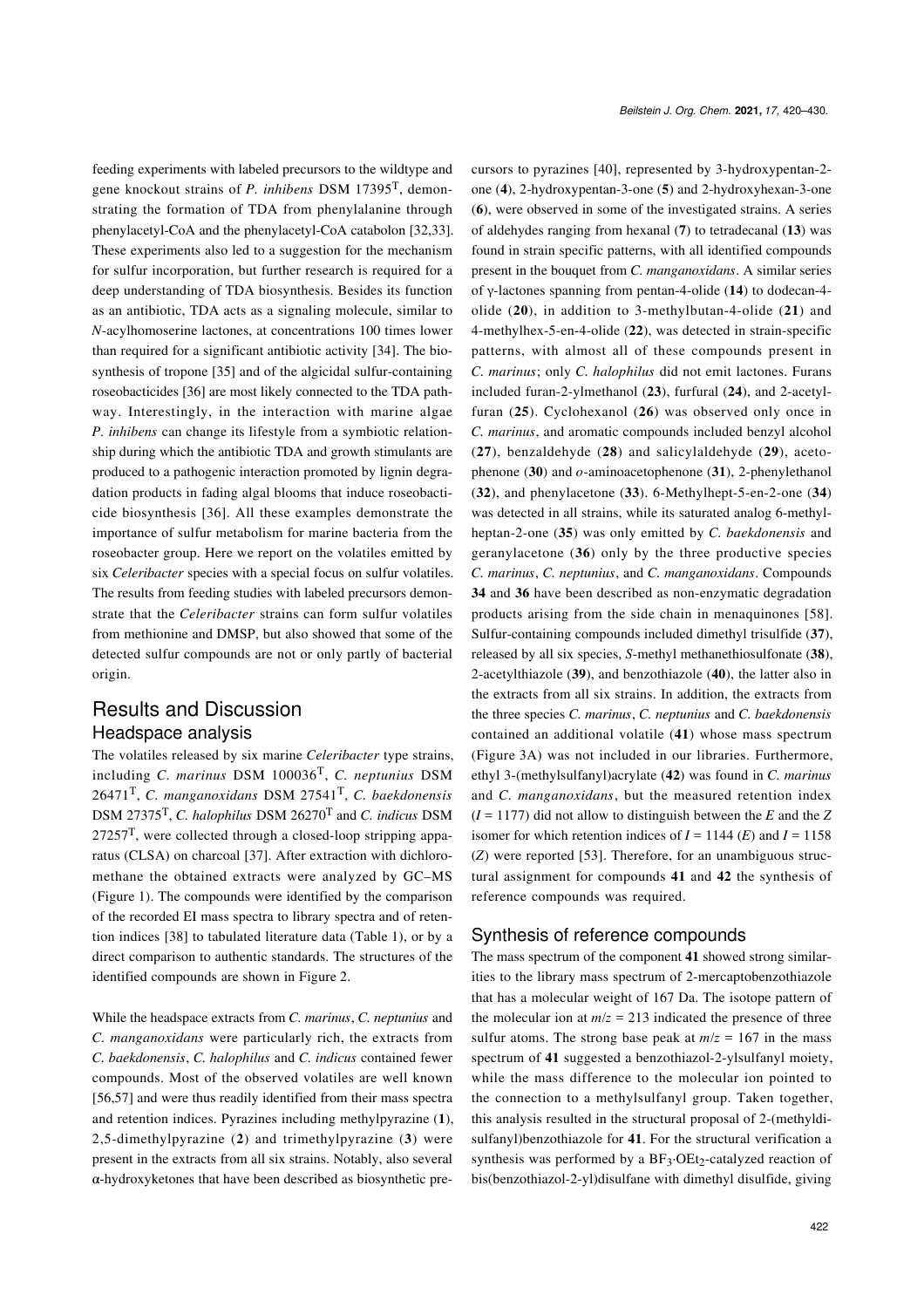<span id="page-3-0"></span>

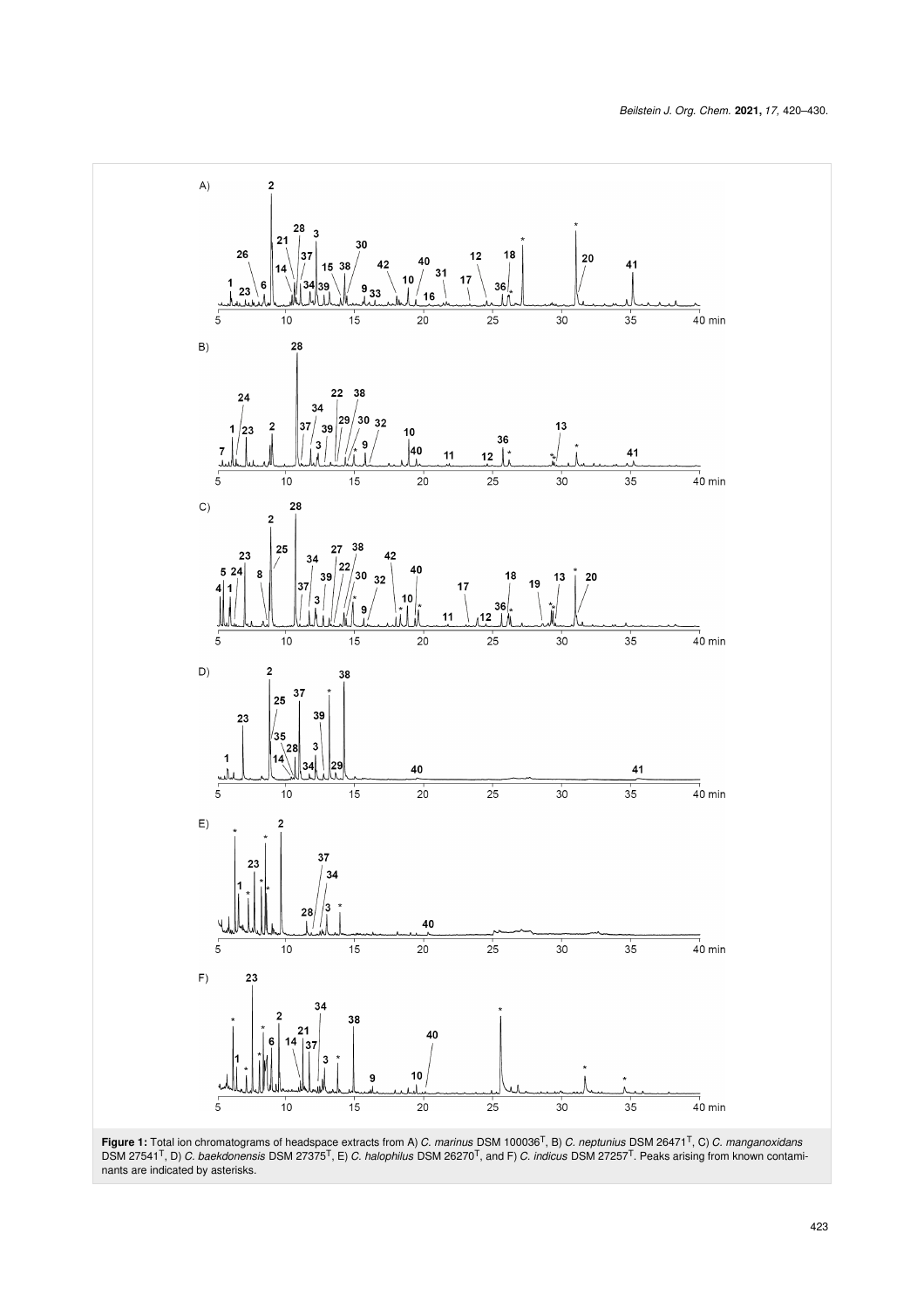#### <span id="page-4-0"></span>**Table 1:** Volatiles from *Celeribacter* spp.

| Compound <sup>a</sup>                         | $\mathsf{I}^{\mathsf{b}}$ | $I(lit.)^b$ | Id. <sup>c</sup> |   | Occurrence <sup>d</sup> |             |   |   |   |  |  |
|-----------------------------------------------|---------------------------|-------------|------------------|---|-------------------------|-------------|---|---|---|--|--|
| 3-hydroxypentan-2-one (4)                     | 812                       | 815 [39]    | ri, ms           |   |                         | C           |   |   |   |  |  |
| hexanal $(7)$                                 | 813                       | 806 [39]    | ri, ms           |   | B                       |             |   |   |   |  |  |
| 2-hydroxypentan-3-one (5)                     | 818                       | 818 [40]    | ri, ms           |   |                         | C           |   |   |   |  |  |
| methylpyrazine (1)                            | 831                       | 826 [41]    | ri, ms           | Α | В                       | C           | D | E | F |  |  |
| furfural (24)                                 | 841                       | 841 [42]    | ri, ms           |   | В                       | C           |   |   |   |  |  |
| furan-2-ylmethanol (23)                       | 861                       | 863 [43]    | ri, ms           | Α | B                       | C           | D | E | F |  |  |
| cyclohexanol (26)                             | 888                       | 886 [44]    | ri, ms           | Α |                         |             |   |   |   |  |  |
| 2-hydroxyhexan-3-one (6)                      | 899                       | 900 [40]    | ri, ms           | Α |                         |             |   |   | F |  |  |
| heptanal (8)                                  | 906                       | 901 [45]    | ri, ms           |   |                         | С           |   |   |   |  |  |
| 2,5-dimethylpyrazine (2)                      | 912                       | 908 [45]    | ri, ms           | Α | B                       | C           | D | E | F |  |  |
| 2-acetylfuran (25)                            | 913                       | 909 [45]    | ri, ms           |   |                         | C           | D |   |   |  |  |
| pentan-4-olide (14)                           | 953                       | 956 [46]    | ri, ms           | Α |                         |             | D |   | F |  |  |
| 3-methylbutan-4-olide (21)                    | 957                       | 958 [47]    | ri, ms           | Α |                         |             |   |   | F |  |  |
| 6-methylheptan-2-one (35)                     | 959                       | 962 [48]    | ri, ms           |   |                         |             | D |   |   |  |  |
| benzaldehyde (28)                             | 961                       | 952 [45]    | ri, ms           | Α | В                       | C           | D | Ε |   |  |  |
| dimethyl trisulfide (37)                      | 970                       | 968 [49]    | ri, ms           | Α | B                       | C           | D | E | F |  |  |
| 6-methylhept-5-en-2-one (34)                  | 988                       | 981 [45]    | ri, ms           | Α | B                       | C           | D | E | F |  |  |
| trimethylpyrazine (3)                         | 1000                      | 1000 [45]   | ri, ms           | Α | B                       | C           | D | E | F |  |  |
| 2-acetylthiazole (39)                         | 1017                      | 1014 [45]   | ri, ms           | A | B                       | C           | D |   |   |  |  |
| benzyl alcohol (27)                           | 1033                      | 1026 [45]   | ri, ms           |   |                         | C           |   |   |   |  |  |
| 4-methylhex-5-en-4-olide (22)                 | 1039                      | 1034 [45]   | ri, ms           |   | В                       | C           |   |   |   |  |  |
| salicylaldehyde (29)                          | 1042                      | 1039 [45]   | ri, ms           |   | B                       |             | D |   |   |  |  |
| hexan-4-olide (15)                            | 1052                      | 1056 [50]   | ri, ms           | Α |                         |             |   |   |   |  |  |
| S-methyl methanethiosulfonate (38)            | 1061                      | 1068 [51]   | ri, ms           | Α | В                       | С           | D |   | F |  |  |
| acetophenone (30)                             | 1065                      | 1059 [45]   | ri, ms           | Α | В                       | C           |   |   |   |  |  |
| nonanal $(9)$                                 | 1103                      | 1100 [45]   | ri, ms           | Α | В                       | C           |   |   | F |  |  |
| 2-phenylethanol (32)                          | 1111                      | 1106 [45]   | ri, ms           |   | B                       | C           |   |   |   |  |  |
| phenylacetone (33)                            | 1127                      | 1124 [52]   | ri, ms           | A |                         |             |   |   |   |  |  |
| ethyl $(E)$ -3-(methylsulfanyl) acrylate (42) | 1177                      | 1144 [53]   | ms               | Α |                         | C           |   |   |   |  |  |
| decanal $(10)$                                | 1203                      | 1201 [45]   | ri, ms           | Α | В                       | C           |   |   | F |  |  |
| benzothiazole (40)                            | 1221                      | 1222 [54]   | ri, ms           | Α | В                       | C           | D | Ε | F |  |  |
| octan-4-olide (16)                            | 1252                      | 1250 [45]   | ri, ms           | Α |                         |             |   |   |   |  |  |
| o-aminoacetophenone (31)                      | 1292                      | 1296 [55]   | ri, ms           | Α |                         |             |   |   |   |  |  |
| undecanal (11)                                | 1298                      | 1305 [45]   | ri, ms           |   | B                       | С           |   |   |   |  |  |
| nonan-4-olide (17)                            | 1354                      | 1358 [45]   | ri, ms           | Α |                         | C           |   |   |   |  |  |
| dodecanal (12)                                | 1400                      | 1408 [45]   | ri, ms           | A | B                       | C           |   |   |   |  |  |
| geranylacetone (36)                           | 1445                      | 1453 [45]   | ri, ms           | A | B                       | C           |   |   |   |  |  |
| decan-4-olide (18)                            | 1461                      | 1465 [45]   | ri, ms           | Α |                         | C           |   |   |   |  |  |
| undecan-4-olide (19)                          | 1568                      | 1569 [45]   | ri, ms           |   |                         | С           |   |   |   |  |  |
| tetradecanal (13)                             | 1605                      | 1611 [45]   | ri, ms           |   | B                       | С           |   |   |   |  |  |
| dodecan-4-olide (20)                          | 1673                      | 1676 [45]   | ri, ms           | A |                         | $\mathsf C$ |   |   |   |  |  |
| 2-(methyldisulfanyl)benzothiazole (41)        | 1860                      |             | std              | Α | B                       |             | D |   |   |  |  |

aldentified by GC–MS, known typical contaminants such as plasticizers are not included and all listed compounds were not detected in blank runs with medium plates (except traces of benzaldehyde); <sup>b</sup>retention index on a HP5-MS GC column and comparison to literature data from the same or a similar type of GC column; <sup>c</sup>identification based on ri: matching retention index (difference between measured retention index and literature data<br>≤10 points), ms: mass spectrum matching to a database spectrum, std: dire DSM 100036T, B: *C. neptunius* DSM 26471T, C: *C. manganoxidans* DSM 27541T, D: *C. baekdonensis* DSM 27375T, E: *C. halophilus* DSM 26270T, and F: *C. indicus* DSM 27257T.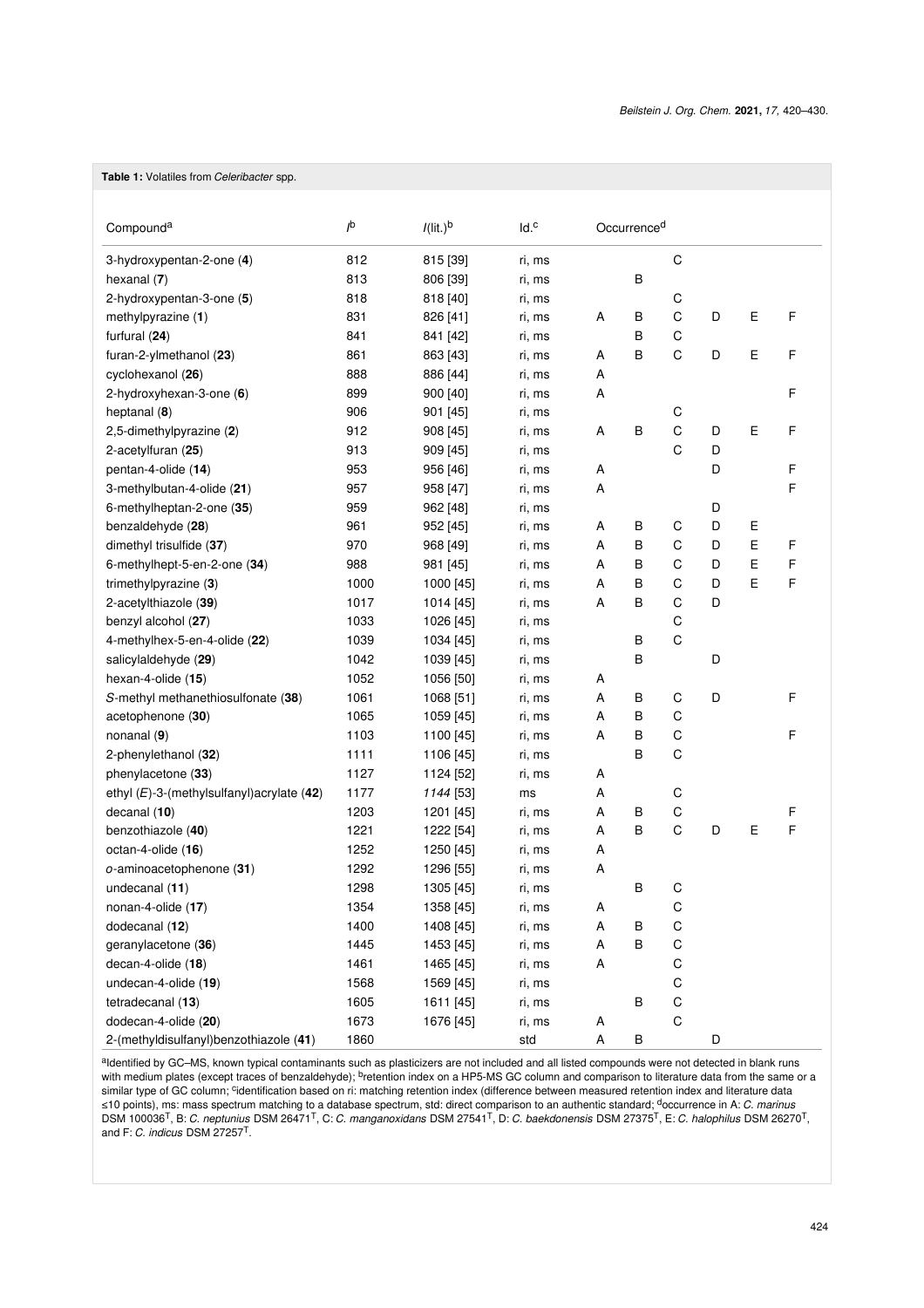<span id="page-5-0"></span>

<span id="page-5-1"></span>

C) (*methyl*-<sup>13</sup>C)methionine and D) (<sup>34</sup>S)DMSP.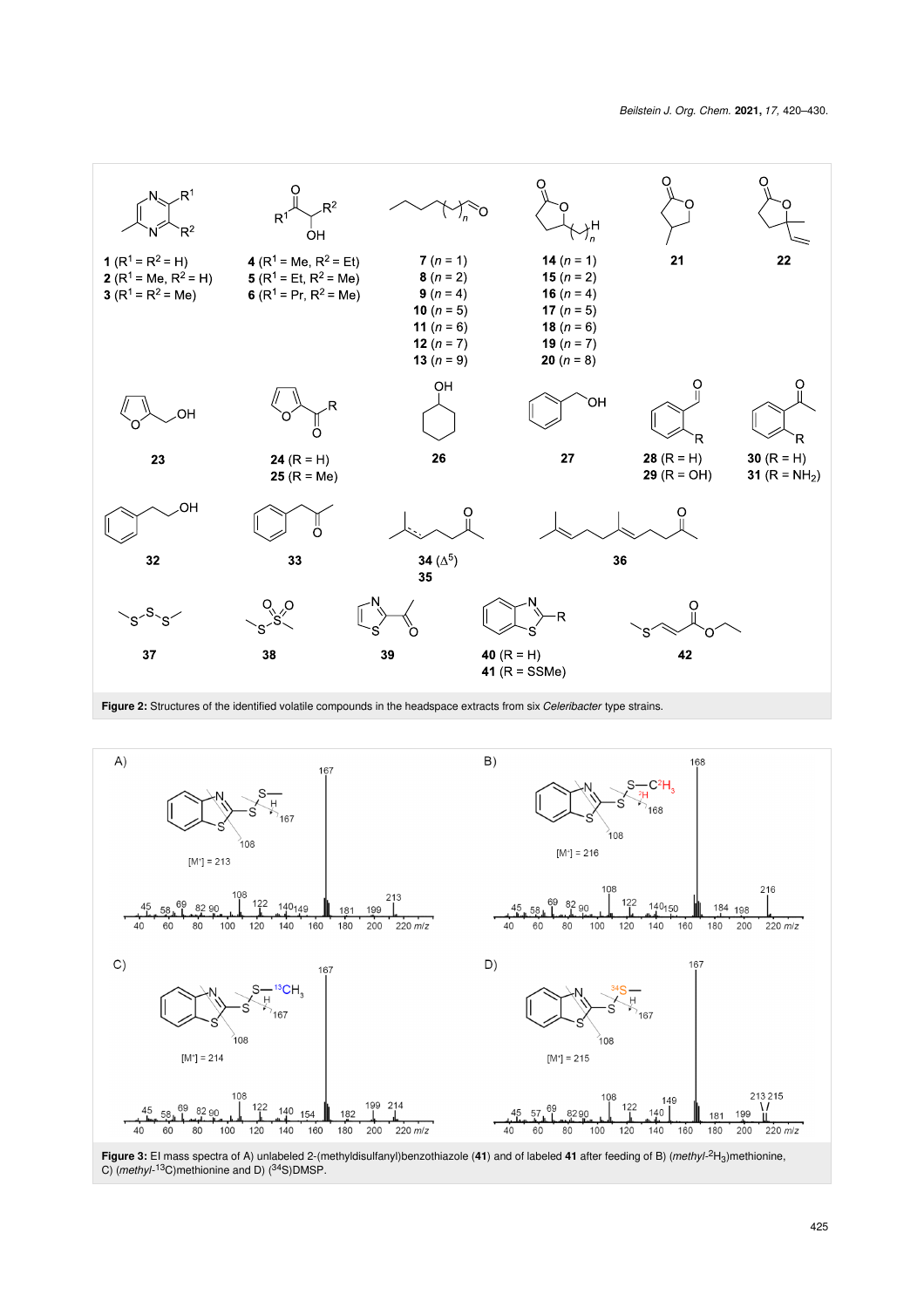access to **41** with a yield of 64% ([Scheme 2](#page-6-0)). The synthetic compound **41** showed an identical mass spectrum and retention index compared to the volatile in the *Celeribacter* extracts. The *Z* and *E* stereoisomers of **42** were obtained by the Michael addition of NaSMe to ethyl propiolate (**45**), yielding a mixture of stereoisomers inseparable by silica gel column chromatography (92%). The major stereoisomer was found to be (*Z*)-**42** (dr 94:6), whose preferred formation may be a result of a chalcogen–chalcogen interaction between the sulfur and an ester oxygen. This phenomenon was first described in supramolecular structures by Gleiter [\[59\]](#page-10-1) and later also used to explain the outcome of organocatalytic reactions [\[60\]](#page-10-2). The pure stereoisomers of **42** were isolated by preparative HPLC, for which the best separation was achieved using a YMC ChiralART Cellulose-SC column. This yielded 70% of (*Z*)-**42** and 6% of (*E*)-**42**, and their analysis by GC–MS showed retention indices of  $I = 1177$  for  $(E)$ -42 and  $I = 1200$  for  $(Z)$ -42, revealing that the compound in the headspace extracts of *C. marinus* DSM 100036T and *C. manganoxidans* DSM 27541T was identical to (*E*)-**42**.

## Feeding experiments with isotopically labeled precursors

The biosynthesis of sulfur volatiles in *C. marinus* was investigated in a series of feeding experiments with isotopically labeled precursors. Feeding of (*methyl*-<sup>2</sup>H3)methionine resulted in the efficient incorporation of labeling into **37** (79% incorporation rate, Figure S1B in [Supporting Information File 1\)](#page-8-7), **38** (78%, Figure S1F in [Supporting Information File 1](#page-8-7)) and the *S*-methyl group of **41** (84%), as indicated by a shift of the molecular ion from *m*/*z* = 213 to 216 ([Figure 3B](#page-5-1), deuterated compounds can be separated from their non-deuterated analogs by gas chromatography [\[61\]\)](#page-10-3). The base peak appears at  $m/z = 168$ , demonstrating its formation with participation of one deuterium from the *S*-methyl group. Analogous results were obtained by

feeding of (*methyl*-<sup>13</sup>C)methionine, showing incorporation into **37** (74%, Figure S1C in [Supporting Information File 1](#page-8-7)), **38** (71%, Figure S1G in Supporting Information), and the MeS group of 41 (71%, [Figure 3C](#page-5-1); the signal at  $m/z = 213$  represents unlabeled **41** that, in contrast to a deuterated compound, cannot be separated from 13C-labeled **41** by gas chromatography). Furthermore, feeding of  $\lceil \frac{34}{5} \rceil$ DMSP gave an incorporation into the MeS groups of **37** (50%, Figure S1D), into both sulfur atoms of **38** (47%, Figure S1H in [Supporting Information](#page-8-7) [File 1\)](#page-8-7), but only into one sulfur atom of **41** (46%), as indicated by the molecular ion at  $m/z = 215$ , while no signals at  $m/z = 217$ and 219 were visible that would account for the incorporation of labeling into two or three of the sulfur atoms in **41** ([Figure 3D](#page-5-1); also here the signal at  $m/z = 213$  represents inseparable unlabeled **41**). In this experiment, the base peak did not change which allowed the localization of labeling specifically in the MeS group of **41**.

The fact that no incorporation was observed for the other two sulfur atoms of **41** prompted us to further investigate the biosynthetic origin of the benzothiazol-2-ylsulfanyl portion of **41** to establish its natural origin. Several feeding experiments with central primary metabolites including  $(^{13}C_6)$ glucose, ( <sup>13</sup>C5)ribose and (*indole*-<sup>2</sup>H5)tryptophan were performed, but none of these experiments resulted in a detectable incorporation of labeling. Conclusively, a non-biological origin of this part of the molecule seems likely, which may also explain why the detection of **41** in *Celeribacter* was not always reproducible. Notably, 2-mercaptobenzothiazole is used in the sulfur vulcanization of rubber and could react spontaneously with MeSH of bacterial origin in the presence of oxygen to form **41**, giving a reasonable explanation for its formation.

Also none of the feeding experiments with the various labeled precursors resulted in an incorporation of labeling into the

<span id="page-6-0"></span>

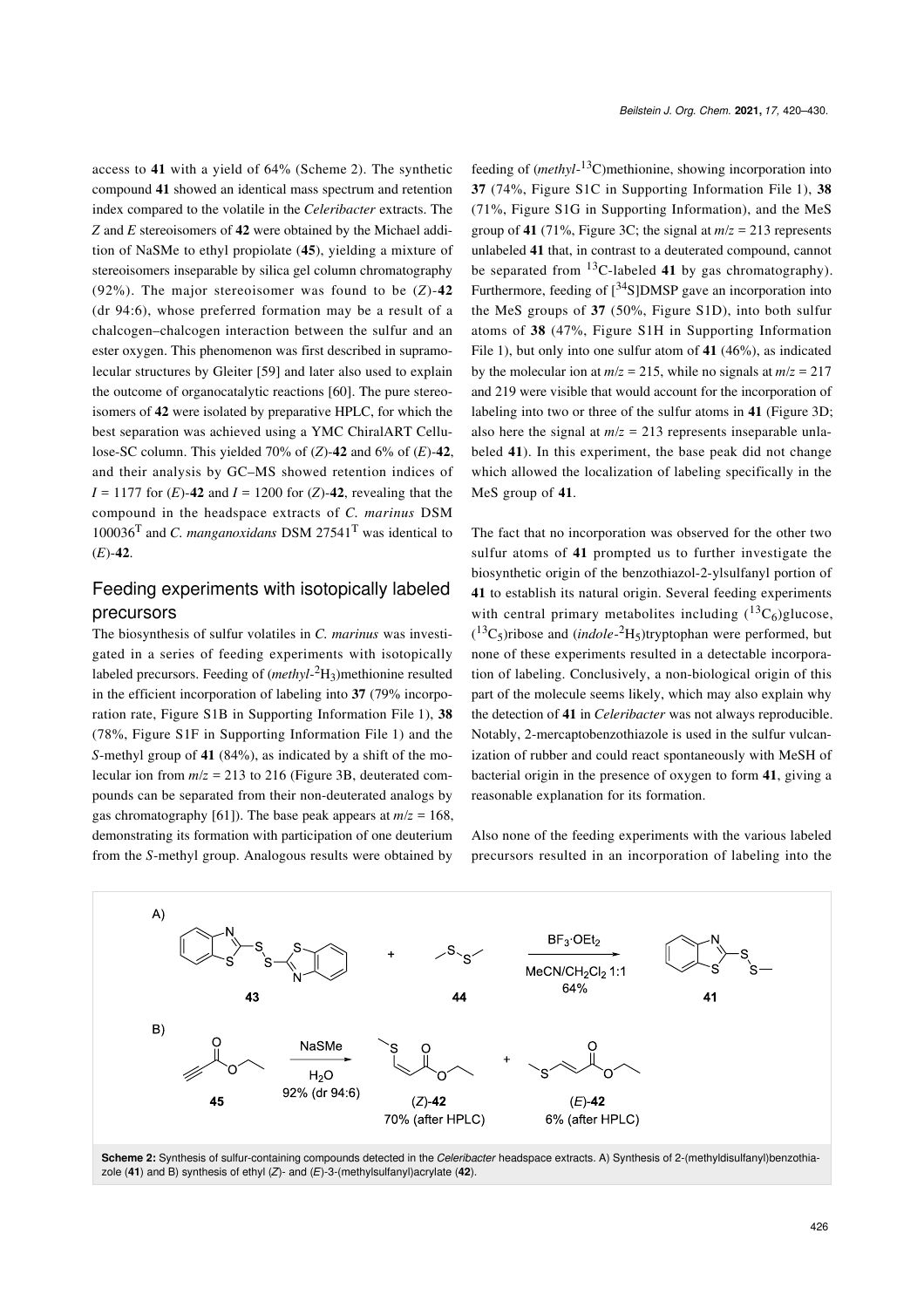sulfur volatiles **39**, **40**, and **42**, which also questioned their natural origin. This finding is rather surprising for **42**, especially regarding the feeding experiment with  $(^{34}S)$ DMSP, because its formation would be explainable by a DMSP degradation through the demethylation pathway, for which all relevant enzymes are encoded in the six *Celeribacter* strains (only a DmdA homolog is missing in *C. indicus*, Table S1 in [Support](#page-8-7)[ing Information File 1](#page-8-7)), and e.g., transesterification of the DmdC product with EtOH [\(Scheme 1A](#page-1-0)). Compound **42** is not a widespread sulfur volatile, but has been reported before from pineapples [\[53\]](#page-9-27), pears [\[62\],](#page-10-4) passion fruits [\[63\],](#page-10-5) and apples [\[64\]](#page-10-6).

### Conclusion

Six marine *Celeribacter* strains were investigated for their volatiles, leading to the identification of 42 compounds from different classes, including several sulfur volatiles. However, feeding experiments with isotopically labeled precursors suggested that only the widespread compounds dimethyl trisulfide (**37**) and *S*-methyl methanethiosulfonate (**38**) are of natural origin, while no labeling from any of the fed precursors was incorporated into 2-acetylthiazole (**39**), benzothiazole (**40**), and ethyl (*E*)-3- (methylsulfanyl)acrylate (**42**), thus questioning their natural source from *Celeribacter*. These results demonstrate that the six *Celeribacter* strains are able to degrade methionine and DMSP with formation of MeSH as a source for the likely non-enzymatic oxidation in the presence of air to **37** and **38**, opening possibilities for future studies on methionine and DMSP degrading enzymes and pathways in *Celeribacter*. Our study also shows that the results from trace compound analyses must be taken with care and contaminations from other sources must always be taken into consideration. For the unusual compound 2-(methyldisulfanyl)benzothiazole (**41**) the incorporation of labeling was observed only into the MeS group, while the benzothiazol-2-ylsulfanyl portion is likely of anthropogenic origin from the rubber vulcanization agent 2-mercaptobenzothiazole that reacts with MeSH from the bacterial metabolism.

# **Experimental** Strains, culture conditions, and feeding experiments

All six *Celeribacter* type strains were cultivated at 28 °C on marine broth agar plates. In case of feeding experiments, the isotopically labeled compound (1 mM) was added to the agar medium before inoculation.

#### Collection of volatiles

The volatiles emitted by *Celeribacter* spp. agar plate cultures were collected on charcoal filters (Chromtech, Idstein, Germany, precision charcoal filters charged with 5 mg of charcoal) by use of a closed-loop stripping apparatus as developed

by Grob and Zürcher [\[37\]](#page-9-23). After a collection time of 24 h the charcoal was extracted with  $CH_2Cl_2$  (50 µL) and the extract was analyzed by GC–MS.

#### GC–MS

GC–MS analyses were carried out through a 7890B GC – 5977A MD system (Agilent, Santa Clara, CA, USA). The GC was equipped with a HP5-MS fused silica capillary column (30 m, 0.25 mm i.d., 0.50 μm film) and operated with the settings 1) inlet pressure: 77.1 kPa, He flow: 23.3 mL min<sup>-1</sup>, 2) injection volume: 2 μL, 3) splitless injection, 4) temperature program: 5 min isothermic at 50 °C, then increasing with 5 °C min<sup>-1</sup> to 320 °C, and 5) He carrier gas flow: 1.2 mL min−<sup>1</sup> . The parameters of the MS were 1) transfer line temperature: 250 °C, 2) ion source temperature: 230 °C, 3) quadrupole temperature: 150  $^{\circ}$ C, and 4) electron energy: 70 eV. Retention indices were calculated from retention times in comparison to those of a homologous series of *n*-alkanes  $(C_7-C_{40})$ .

#### General synthetic and analytical methods

Reactions were carried out in oven-dried flasks under Ar atmosphere and using distilled and dried solvents. Chemicals were obtained from Sigma-Aldrich (St. Louis, USA). Column chromatography was performed on silica gel (0.04–0.06 nm) purchased from Acros Organics (Geel, Belgium) with distilled solvents. NMR spectroscopy was performed on a Bruker (Billerica, USA) Avance III HD Ascend (500 MHz) spectrometer. Solvent peaks were used for referencing  $({}^{1}H$  NMR: CDCl<sub>3</sub> residual proton signal δ = 7.26 ppm, <sup>13</sup>C NMR: CDCl<sub>3</sub> δ = 77.16 ppm) [\[65\]](#page-10-7). Multiplicities are indicated by s (singlet) and d (doublet), coupling constants *J* are given in Hz. IR spectra were recorded on a Bruker α spectrometer equipped with a diamond-ATR probe, and qualitative signal intensities are reported by w (weak), m (medium), and s (strong). HPLC purification of compound **42** was performed on an Azura HPLC system (Knauer, Berlin, Germany) equipped with a UV–vis detector MWL 2.1L (deuterium lamp, 190–700 nm) and a YMC ChiralART Cellulose-SC column (5  $\mu$ m; 250 × 20 mm) with a guard column of the same type  $(30 \times 20 \text{ mm})$ . The elution was performed with hexane/propanol 60:40 (isocratic) at a flow rate of 10 mL min<sup>-1</sup> (36 bar). The UV–vis absorption was monitored at 275 nm.

## Synthesis of 2-(methyldisulfanyl)benzothiazole (**41**)

1,2-Bis(benzothiazol-2-yl)disulfane (**43**, 1.00 g, 3.00 mmol, 1 equiv) and dimethyl sulfide (**44**, 0.28 g, 3.00 mmol, 1 equiv) were dissolved in dry  $CH_3NO_2$  (10 mL) and dry  $CH_2Cl_2$ (10 mL). The solution was cooled to  $0^{\circ}$ C and then treated with  $BF_3 \text{·Et}_2O$  (43 mg, 0.3 mmol, 0.1 equiv). After stirring at 0  $^{\circ}$ C for 3 hours and at room temperature overnight, the reaction was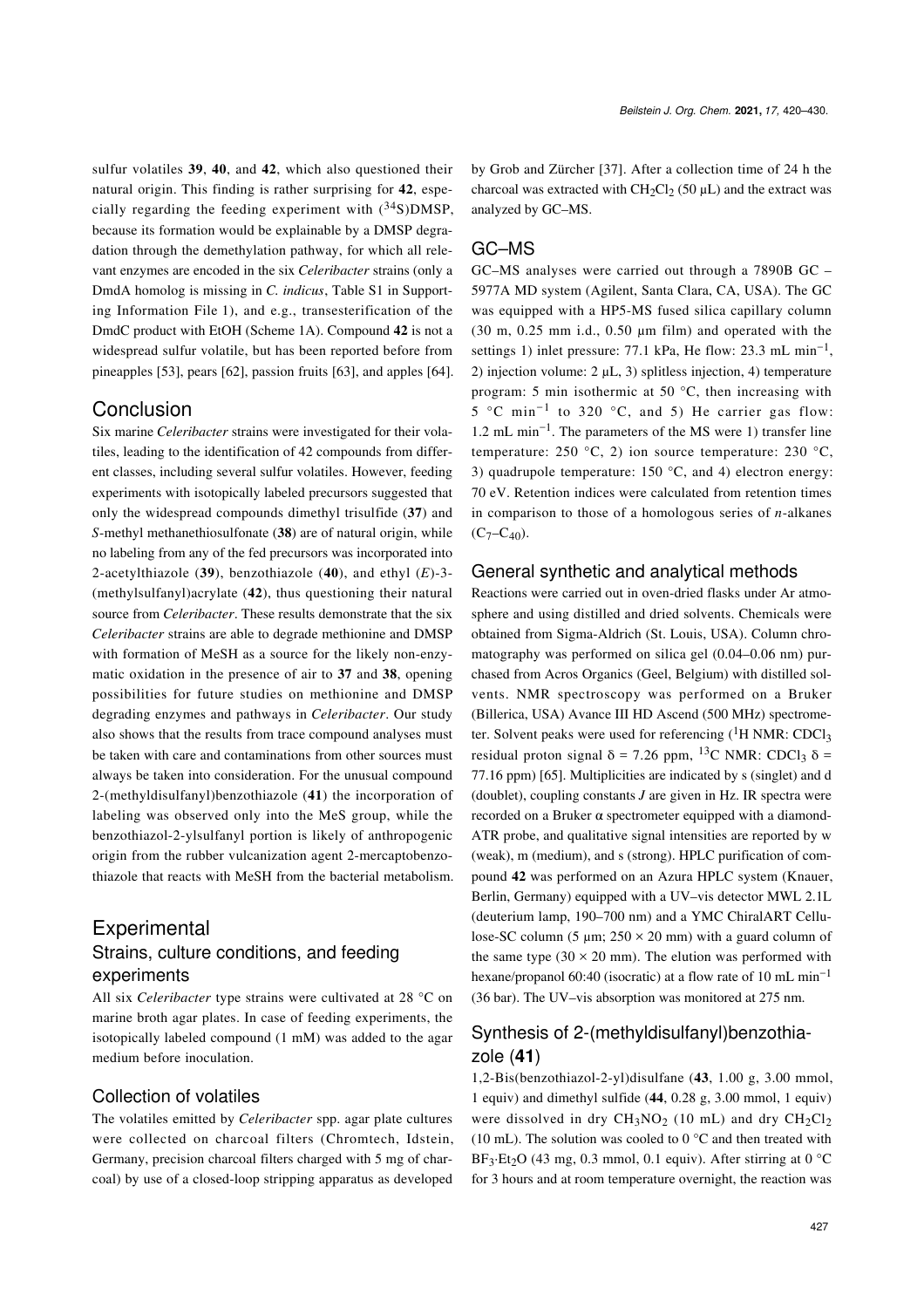quenched by the addition of water (10 mL) and extracted with ethyl acetate ( $3 \times 50$  mL). The combined extracts were dried with MgSO<sub>4</sub> and concentrated. The residue was purified by column chromatography (cyclohexane/ethyl acetate 1:1) to give **41** as a colorless solid (0.82 g, 3.85 mmol, 64%). *R*<sup>f</sup> 0.60 (cyclohexane/ethyl acetate 5:1; TLC visualized with UV illumination at 366 nm); GC (HP-5MS): *I* = 1854; IR (diamond-ATR) ν̃: 3060 (s), 2916 (s), 1425 (w), 1310 (s), 1236 (s), 1005 (w), 756 (w), 431 (s) cm−<sup>1</sup> ; 1H NMR (500 MHz, CDCl3, 298 K) δ 7.88 (ddd, *J* = 8.1, 1.2, 0.7 Hz, 1H, CH), 7.87 (ddd, *J* = 7.9, 1.2, 0.6 Hz, 1H, CH), 7.43 (ddd, *J* = 8.3, 7.3, 1.2 Hz, 1H, CH), 7.33 (ddd, *J* = 8.2, 7.2, 1.2 Hz, 1H, CH), 2.67 (s, 3H, CH3) ppm; <sup>13</sup>C NMR (125 MHz, CDCl<sub>3</sub>, 298 K) δ 172.50 (C), 155.17 (C), 135.90 (C), 126.37 (CH), 124.70 (CH), 122.24 (CH), 121.27 (CH), 23.62 (CH3) ppm.

# Synthesis of ethyl (*Z*)-3-(methylsulfanyl)acrylate ((*Z*)-**42**) and ethyl (*E*)-3-

## (methylsulfanyl)acrylate ((*E*)-**42**)

Ethyl propiolate (**45**, 70 mg, 0.71 mmol, 1 equiv) was dissolved in distilled water (5 mL) followed by the addition of sodium methanethiolate (50 mg, 0.71 mmol, 1 equiv). The solution was stirred for 30 minutes at room temperature. Water (5 mL) was added and the product was extracted with ethyl acetate ( $3 \times 10$  mL). The combined extracts were dried over MgSO4 and concentrated to afford the crude product. Purification by column chromatography (cyclohexane/ethyl acetate 99:1) gave a mixture of stereoisomers (*Z*)-**42** and (*E*)-**42** as pale yellow oil (96 mg, 0.65 mmol, 92%, dr 94:6 by  $^{1}$ H NMR). The product mixture was separated by preparative HPLC to give pure (*Z*)-**42** (73 mg, 0.50 mmol, 70%) and (*E*)-**42** (6 mg, 0.04 mmol, 6%).

 $(Z)$ -42.  $R_f$  0.74 (cyclohexane/ethyl acetate 1:1); GC (HP-5MS): *I* = 1200; IR (diamond-ATR)  $\tilde{v}$ : 2982 (w), 2927 (w), 1695 (m), 1569 (m), 1434 (w), 1374 (w), 1300 (w), 1266 (w), 1213 (m), 1166 (s), 1095 (w), 1033 (w), 986 (w), 961 (w), 800 (w), 727 (w), 687 (w) cm<sup>-1</sup>; <sup>1</sup>H NMR (700 MHz, CDCl<sub>3</sub>, 298 K) δ 7.04 (d, *J* = 10.14 Hz, 1H, CH), 5.83 (d, *J* = 10.14 Hz, 1H, CH), 4.20 (q, *J* = 7.15 Hz, 2H, CH<sup>2</sup> ), 2.39 (s, 3H, CH<sup>3</sup> ), 1.29 (t, *J* = 7.17 Hz, 3H, CH<sub>3</sub>) ppm; <sup>13</sup>C NMR (175 MHz, CDCl<sub>3</sub>, 298 K) δ 166.75 (C), 151.84 (CH), 113.18 (CH), 60.17 (CH<sup>2</sup> ), 19.28  $(CH_3)$ , 14.44 (CH<sub>3</sub>) ppm.

**(***E***)-42.** *R*<sup>f</sup> 0.76 (cyclohexane/ethyl acetate 1:1); GC (HP-5MS): *I* = 1177; IR (diamond-ATR) ν̃: 2980 (w), 2925 (w), 1701 (s), 1578 (s), 1444 (w), 1366 (w), 1322 (w), 1297 (m), 1251 (s), 1161 (s), 1095 (w), 1037 (m), 945 (m), 886 (w), 832 (w), 799 (w), 702 (w) cm<sup>-1</sup>; <sup>1</sup>H NMR (700 MHz, CDCl<sub>3</sub>, 298 K) δ 7.76 (d, *J* = 14.93 Hz, 1H, CH), 5.68 (d, *J* = 14.90 Hz, 1H, CH), 4.21 (q, *J* = 7.14 Hz, 2H, CH<sup>2</sup> ), 2.35 (s, 3H, CH<sup>3</sup> ), 1.31 (t, *J* =

7.13 Hz, 3H, CH<sub>3</sub>) ppm; <sup>13</sup>C NMR (175 MHz, CDCl<sub>3</sub>, 297 K) δ 165.59 (C), 147.21 (CH), 113.56 (CH), 60.55 (CH<sub>2</sub>), 27.26  $(CH_3)$ , 14.67 (CH<sub>3</sub>) ppm.

# Supporting Information

#### <span id="page-8-7"></span>Supporting Information File 1

DMSP demethylation pathway in *Celeribacter* spp. and copies of spectra. [\[https://www.beilstein-journals.org/bjoc/content/](https://www.beilstein-journals.org/bjoc/content/supplementary/1860-5397-17-38-S1.pdf) [supplementary/1860-5397-17-38-S1.pdf\]](https://www.beilstein-journals.org/bjoc/content/supplementary/1860-5397-17-38-S1.pdf)

### Acknowledgements

We thank Andreas Schneider (Bonn) for HPLC separation of (*E*)- and (*Z*)-**42**.

## Funding

This work was funded by the Deutsche Forschungsgemeinschaft (DFG, German Research Foundation) – Project-ID 34509606 – TRR 51 within the frame of the Transregional Collaborative Research Center "Roseobacter".

# ORCID® iDs

Jeroen S. Dickschat -<https://orcid.org/0000-0002-0102-0631>

#### References

- <span id="page-8-0"></span>1. Giovannoni, S. J.; Stingl, U. *Nature* **2005,** *437,* 343–348. [doi:10.1038/nature04158](https://doi.org/10.1038%2Fnature04158)
- 2. González, J. M.; Moran, M. A. *Appl. Environ. Microbiol.* **1997,** *63,* 4237–4242. [doi:10.1128/aem.63.11.4237-4242.1997](https://doi.org/10.1128%2Faem.63.11.4237-4242.1997)
- <span id="page-8-1"></span>3. Selje, N.; Simon, M.; Brinkhoff, T. *Nature* **2004,** *427,* 445–448. [doi:10.1038/nature02272](https://doi.org/10.1038%2Fnature02272)
- 4. Brinkhoff, T.; Giebel, H.-A.; Simon, M. *Arch. Microbiol.* **2008,** *189,* 531–539. [doi:10.1007/s00203-008-0353-y](https://doi.org/10.1007%2Fs00203-008-0353-y)
- <span id="page-8-2"></span>5. Lee, O. O.; Tsoi, M. M. Y.; Li, X.; Wong, P.-K.; Qian, P.-Y. *Int. J. Syst. Evol. Microbiol.* **2007,** *57,* 1919–1924. [doi:10.1099/ijs.0.64801-0](https://doi.org/10.1099%2Fijs.0.64801-0)
- <span id="page-8-3"></span>6. Ruiz-Ponte, C.; Cilia, V.; Lambert, C.; Nicolas, J. L. *Int. J. Syst. Bacteriol.* **1998,** *48,* 537–542. [doi:10.1099/00207713-48-2-537](https://doi.org/10.1099%2F00207713-48-2-537)
- <span id="page-8-4"></span>7. Shiba, T. *Syst. Appl. Microbiol.* **1991,** *14,* 140–145. [doi:10.1016/s0723-2020\(11\)80292-4](https://doi.org/10.1016%2Fs0723-2020%2811%2980292-4)
- <span id="page-8-5"></span>8. Biebl, H.; Allgaier, M.; Tindall, B. J.; Koblizek, M.; Lünsdorf, H.; Pukall, R.; Wagner-Döbler, I. *Int. J. Syst. Evol. Microbiol.* **2005,** *55,* 1089–1096. [doi:10.1099/ijs.0.63511-0](https://doi.org/10.1099%2Fijs.0.63511-0)
- 9. Lafay, B.; Ruimy, R.; Rausch de Traubenberg, C.; Breittmayer, V.; Gauthier, M. J.; Christen, R. *Int. J. Syst. Bacteriol.* **1995,** *45,* 290–296. [doi:10.1099/00207713-45-2-290](https://doi.org/10.1099%2F00207713-45-2-290)
- <span id="page-8-6"></span>10.Gonzalez, J. M.; Simo, R.; Massana, R.; Covert, J. S.; Casamayor, E. O.; Pedros-Alio, C.; Moran, M. A. *Appl. Environ. Microbiol.* **2000,** *66,* 4237–4246. [doi:10.1128/aem.66.10.4237-4246.2000](https://doi.org/10.1128%2Faem.66.10.4237-4246.2000)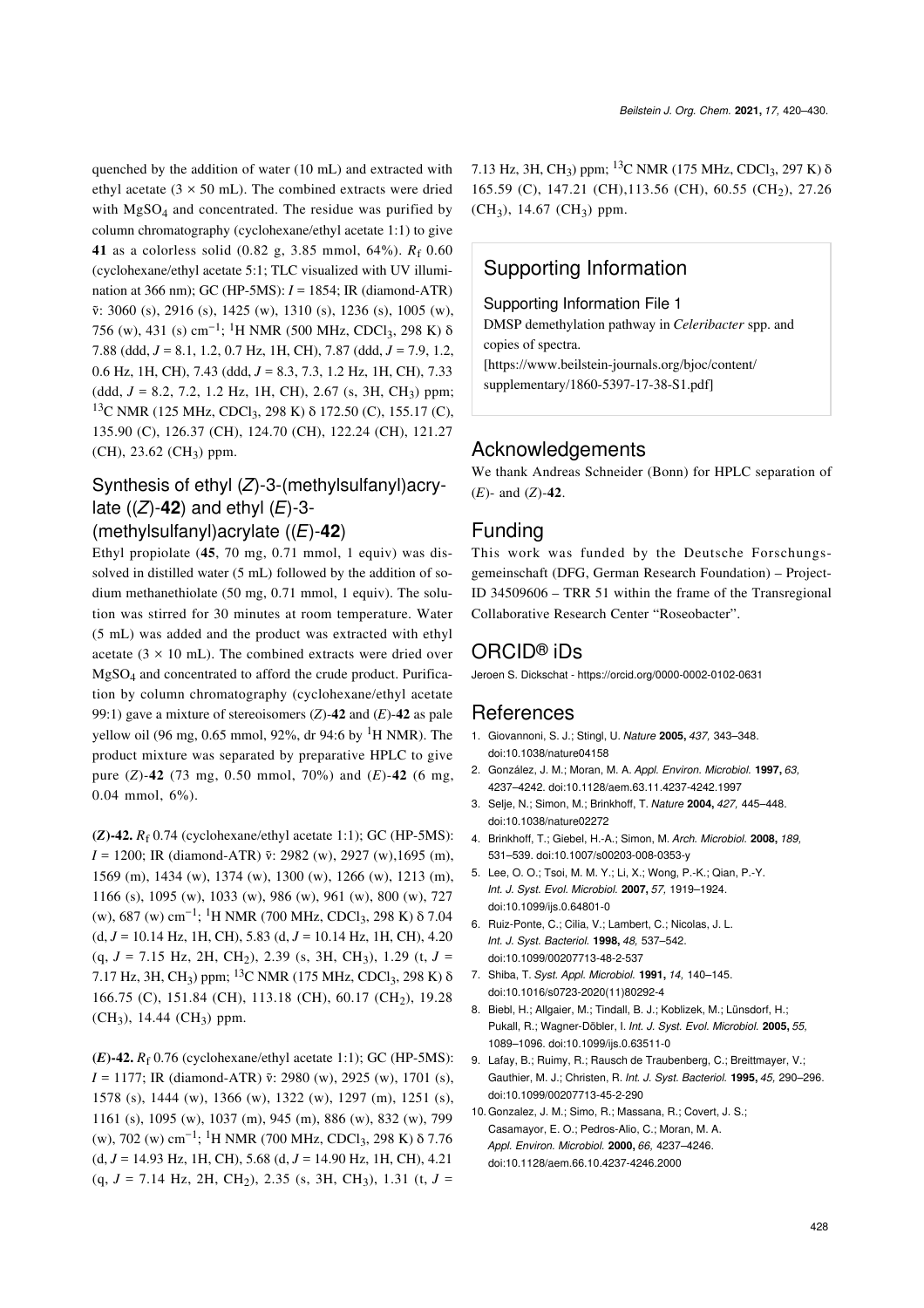- <span id="page-9-0"></span>11. Dickschat, J. S.; Rabe, P.; Citron, C. A. *Org. Biomol. Chem.* **2015,** *13,* 1954–1968. [doi:10.1039/c4ob02407a](https://doi.org/10.1039%2Fc4ob02407a)
- <span id="page-9-1"></span>12. Reisch, C. R.; Stoudemayer, M. J.; Varaljay, V. A.; Amster, I. J.; Moran, M. A.; Whitman, W. B. *Nature* **2011,** *473,* 208–211. [doi:10.1038/nature10078](https://doi.org/10.1038%2Fnature10078)
- <span id="page-9-2"></span>13.Todd, J. D.; Rogers, R.; Li, Y. G.; Wexler, M.; Bond, P. L.; Sun, L.; Curson, A. R. J.; Malin, G.; Steinke, M.; Johnston, A. W. B. *Science* **2007,** *315,* 666–669. [doi:10.1126/science.1135370](https://doi.org/10.1126%2Fscience.1135370)
- <span id="page-9-3"></span>14.Todd, J. D.; Kirkwood, M.; Newton-Payne, S.; Johnston, A. W. B. *ISME J.* **2012,** *6,* 223–226. [doi:10.1038/ismej.2011.79](https://doi.org/10.1038%2Fismej.2011.79)
- <span id="page-9-4"></span>15.Kirkwood, M.; Le Brun, N. E.; Todd, J. D.; Johnston, A. W. B. *Microbiology (London, U. K.)* **2010,** *156,* 1900–1906. [doi:10.1099/mic.0.038927-0](https://doi.org/10.1099%2Fmic.0.038927-0)
- <span id="page-9-5"></span>16.Todd, J. D.; Curson, A. R. J.; Kirkwood, M.; Sullivan, M. J.; Green, R. T.; Johnston, A. W. B. *Environ. Microbiol.* **2011,** *13,* 427–438. [doi:10.1111/j.1462-2920.2010.02348.x](https://doi.org/10.1111%2Fj.1462-2920.2010.02348.x)
- <span id="page-9-6"></span>17. Curson, A. R. J.; Rogers, R.; Todd, J. D.; Brearley, C. A.; Johnston, A. W. B. *Environ. Microbiol.* **2008,** *10,* 757–767. [doi:10.1111/j.1462-2920.2007.01499.x](https://doi.org/10.1111%2Fj.1462-2920.2007.01499.x)
- <span id="page-9-7"></span>18. Curson, A. R. J.; Sullivan, M. J.; Todd, J. D.; Johnston, A. W. B. *ISME J.* **2011,** *5,* 1191–1200. [doi:10.1038/ismej.2010.203](https://doi.org/10.1038%2Fismej.2010.203)
- <span id="page-9-8"></span>19.Sun, J.; Todd, J. D.; Thrash, J. C.; Qian, Y.; Qian, M. C.; Temperton, B.; Guo, J.; Fowler, E. K.; Aldrich, J. T.; Nicora, C. D.; Lipton, M. S.; Smith, R. D.; De Leenheer, P.; Payne, S. H.; Johnston, A. W. B.; Davie-Martin, C. L.; Halsey, K. H.; Giovannoni, S. J. *Nat. Microbiol.* **2016,** *1,* 16065. [doi:10.1038/nmicrobiol.2016.65](https://doi.org/10.1038%2Fnmicrobiol.2016.65)
- <span id="page-9-9"></span>20. Lovelock, J. E.; Maggs, R. J.; Rasmussen, R. A. *Nature* **1972,** *237,* 452–453. [doi:10.1038/237452a0](https://doi.org/10.1038%2F237452a0)
- <span id="page-9-10"></span>21. Charlson, R. J.; Lovelock, J. E.; Andreae, M. O.; Warren, S. G. *Nature* **1987,** *326,* 655–661. [doi:10.1038/326655a0](https://doi.org/10.1038%2F326655a0)
- <span id="page-9-11"></span>22. Dickschat, J. S.; Zell, C.; Brock, N. L. *ChemBioChem* **2010,** *11,* 417–425. [doi:10.1002/cbic.200900668](https://doi.org/10.1002%2Fcbic.200900668)
- 23.Brock, N. L.; Citron, C. A.; Zell, C.; Berger, M.; Wagner-Döbler, I.; Petersen, J.; Brinkhoff, T.; Simon, M.; Dickschat, J. S. *Beilstein J. Org. Chem.* **2013,** *9,* 942–950. [doi:10.3762/bjoc.9.108](https://doi.org/10.3762%2Fbjoc.9.108)
- <span id="page-9-12"></span>24.Brock, N. L.; Menke, M.; Klapschinski, T. A.; Dickschat, J. S.
- *Org. Biomol. Chem.* **2014,** *12,* 4318–4323. [doi:10.1039/c4ob00719k](https://doi.org/10.1039%2Fc4ob00719k) 25. Celik, E.; Maczka, M.; Bergen, N.; Brinkhoff, T.; Schulz, S.; Dickschat, J. S. *Org. Biomol. Chem.* **2017,** *15,* 2919–2922.
- <span id="page-9-13"></span>[doi:10.1039/c7ob00357a](https://doi.org/10.1039%2Fc7ob00357a) 26. Durham, B. P.; Sharma, S.; Luo, H.; Smith, C. B.; Amin, S. A.; Bender, S. J.; Dearth, S. P.; Van Mooy, B. A. S.; Campagna, S. R.; Kujawinski, E. B.; Armbrust, E. V.; Moran, M. A. *Proc. Natl. Acad. Sci. U. S. A.* **2015,** *112,* 453–457. [doi:10.1073/pnas.1413137112](https://doi.org/10.1073%2Fpnas.1413137112)

<span id="page-9-14"></span>27. Mönnich, J.; Tebben, J.; Bergemann, J.; Case, R.; Wohlrab, S.; Harder, T. *ISME J.* **2020,** *14,* 1614–1625. [doi:10.1038/s41396-020-0631-5](https://doi.org/10.1038%2Fs41396-020-0631-5)

- <span id="page-9-15"></span>28.Bruhn, J. B.; Nielsen, K. F.; Hjelm, M.; Hansen, M.; Bresciani, J.; Schulz, S.; Gram, L. *Appl. Environ. Microbiol.* **2005,** *71,* 7263–7270. [doi:10.1128/aem.71.11.7263-7270.2005](https://doi.org/10.1128%2Faem.71.11.7263-7270.2005)
- <span id="page-9-16"></span>29.Greer, E. M.; Aebisher, D.; Greer, A.; Bentley, R. *J. Org. Chem.* **2008,** *73,* 280–283. [doi:10.1021/jo7018416](https://doi.org/10.1021%2Fjo7018416)
- <span id="page-9-17"></span>30.Kintaka, K.; Ono, H.; Tsubotani, S.; Harada, S.; Okazaki, H. *J. Antibiot.* **1984,** *37,* 1294–1300. [doi:10.7164/antibiotics.37.1294](https://doi.org/10.7164%2Fantibiotics.37.1294)
- <span id="page-9-18"></span>31.Geng, H.; Bruhn, J. B.; Nielsen, K. F.; Gram, L.; Belas, R. *Appl. Environ. Microbiol.* **2008,** *74,* 1535–1545. [doi:10.1128/aem.02339-07](https://doi.org/10.1128%2Faem.02339-07)
- <span id="page-9-19"></span>32.Berger, M.; Brock, N. L.; Liesegang, H.; Dogs, M.; Preuth, I.; Simon, M.; Dickschat, J. S.; Brinkhoff, T. *Appl. Environ. Microbiol.* **2012,** *78,* 3539–3551. [doi:10.1128/aem.07657-11](https://doi.org/10.1128%2Faem.07657-11)
- 33.Brock, N. L.; Nikolay, A.; Dickschat, J. S. *Chem. Commun.* **2014,** *50,* 5487–5489. [doi:10.1039/c4cc01924e](https://doi.org/10.1039%2Fc4cc01924e)
- <span id="page-9-20"></span>34.Beyersmann, P. G.; Tomasch, J.; Son, K.; Stocker, R.; Göker, M.; Wagner-Döbler, I.; Simon, M.; Brinkhoff, T. *Sci. Rep.* **2017,** *7,* 730. [doi:10.1038/s41598-017-00784-7](https://doi.org/10.1038%2Fs41598-017-00784-7)
- <span id="page-9-21"></span>35.Thiel, V.; Brinkhoff, T.; Dickschat, J. S.; Wickel, S.; Grunenberg, J.; Wagner-Döbler, I.; Simon, M.; Schulz, S. *Org. Biomol. Chem.* **2010,** *8,* 234–246. [doi:10.1039/b909133e](https://doi.org/10.1039%2Fb909133e)
- <span id="page-9-22"></span>36.Seyedsayamdost, M. R.; Case, R. J.; Kolter, R.; Clardy, J. *Nat. Chem.* **2011,** *3,* 331–335. [doi:10.1038/nchem.1002](https://doi.org/10.1038%2Fnchem.1002)
- <span id="page-9-23"></span>37.Grob, K.; Zürcher, F. *J. Chromatogr.* **1976,** *117,* 285–294. [doi:10.1016/0021-9673\(76\)80005-2](https://doi.org/10.1016%2F0021-9673%2876%2980005-2)
- <span id="page-9-24"></span>38.Kováts, E. *Helv. Chim. Acta* **1958,** *41,* 1915–1932. [doi:10.1002/hlca.19580410703](https://doi.org/10.1002%2Fhlca.19580410703)
- <span id="page-9-28"></span>39.Elmore, J. S.; Mottram, D. S.; Enser, M.; Wood, J. D. *Meat Sci.* **2000,** *55,* 149–159. [doi:10.1016/s0309-1740\(99\)00137-0](https://doi.org/10.1016%2Fs0309-1740%2899%2900137-0)
- <span id="page-9-26"></span>40. Dickschat, J. S.; Wickel, S.; Bolten, C. J.; Nawrath, T.; Schulz, S.; Wittmann, C. *Eur. J. Org. Chem.* **2010,** 2687–2695. [doi:10.1002/ejoc.201000155](https://doi.org/10.1002%2Fejoc.201000155)
- <span id="page-9-29"></span>41. Cerny, C.; Guntz-Dubini, R. *J. Agric. Food Chem.* **2006,** *54,* 574–577. [doi:10.1021/jf052222s](https://doi.org/10.1021%2Fjf052222s)
- <span id="page-9-30"></span>42.Spadone, J.-C.; Takeoka, G.; Liardon, R. *J. Agric. Food Chem.* **1990,** *38,* 226–233. [doi:10.1021/jf00091a050](https://doi.org/10.1021%2Fjf00091a050)
- <span id="page-9-31"></span>43. Lee, S.-R.; Macku, C.; Shibamoto, T. *J. Agric. Food Chem.* **1991,** *39,* 1972–1975. [doi:10.1021/jf00011a017](https://doi.org/10.1021%2Fjf00011a017)
- <span id="page-9-32"></span>44.Pino, J. A.; Mesa, J.; Muñoz, Y.; Martí, M. P.; Marbot, R. *J. Agric. Food Chem.* **2005,** *53,* 2213–2223. [doi:10.1021/jf0402633](https://doi.org/10.1021%2Fjf0402633)
- <span id="page-9-33"></span>45.Adams, R. P. *Identification of Essential Oil Components by Gas Chromatography/Mass Spectrometry;* Allured Pub Corp.: Carol Stream, IL, 2009.
- <span id="page-9-34"></span>46.Ansorena, D.; Gimeno, O.; Astiasarán, I.; Bello, J. *Food Res. Int.* **2001,** *34,* 67–75. [doi:10.1016/s0963-9969\(00\)00133-2](https://doi.org/10.1016%2Fs0963-9969%2800%2900133-2)
- <span id="page-9-35"></span>47. Citron, C. A.; Rabe, P.; Dickschat, J. S. *J. Nat. Prod.* **2012,** *75,* 1765–1776. [doi:10.1021/np300468h](https://doi.org/10.1021%2Fnp300468h)
- <span id="page-9-36"></span>48.Owens, J. D.; Allagheny, N.; Kipping, G.; Ames, J. M. *J. Sci. Food Agric.* **1997,** *74,* 132–140. [doi:10.1002/\(sici\)1097-0010\(199705\)74:1<132::aid-jsfa779>3.0.co;2-8](https://doi.org/10.1002%2F%28sici%291097-0010%28199705%2974%3A1%3C132%3A%3Aaid-jsfa779%3E3.0.co%3B2-8)
- <span id="page-9-37"></span>49. Cha, Y. J.; Cadwallader, K. R. *J. Agric. Food Chem.* **1998,** *46,* 1123–1128. [doi:10.1021/jf970380g](https://doi.org/10.1021%2Fjf970380g)
- <span id="page-9-38"></span>50.Wickel, S. M.; Citron, C. A.; Dickschat, J. S. *Eur. J. Org. Chem.* **2013,** 2906–2913. [doi:10.1002/ejoc.201300049](https://doi.org/10.1002%2Fejoc.201300049)
- <span id="page-9-39"></span>51.Kubec, R.; Drhová, V.; Velíšek, J. *J. Agric. Food Chem.* **1998,** *46,* 4334–4340. [doi:10.1021/jf980379x](https://doi.org/10.1021%2Fjf980379x)
- <span id="page-9-40"></span>52.Ferhat, M. A.; Tigrine-Kordjani, N.; Chemat, S.; Meklati, B. Y.; Chemat, F. *Chromatographia* **2007,** *65,* 217–222. [doi:10.1365/s10337-006-0130-5](https://doi.org/10.1365%2Fs10337-006-0130-5)
- <span id="page-9-27"></span>53.Takeoka, G. R.; Buttery, R. G.; Teranishi, R.; Flath, R. A.; Güntert, M. *J. Agric. Food Chem.* **1991,** *39,* 1848–1851. [doi:10.1021/jf00010a032](https://doi.org/10.1021%2Fjf00010a032)
- <span id="page-9-41"></span>54. Nawrath, T.; Mgode, G. F.; Weetjens, B.; Kaufmann, S. H. E.; Schulz, S. *Beilstein J. Org. Chem.* **2012,** *8,* 290–299. [doi:10.3762/bjoc.8.31](https://doi.org/10.3762%2Fbjoc.8.31)
- <span id="page-9-42"></span>55. Citron, C. A.; Barra, L.; Wink, J.; Dickschat, J. S. *Org. Biomol. Chem.* **2015,** *13,* 2673–2683. [doi:10.1039/c4ob02609h](https://doi.org/10.1039%2Fc4ob02609h)
- <span id="page-9-25"></span>56.Schulz, S.; Dickschat, J. S. *Nat. Prod. Rep.* **2007,** *24,* 814–842. [doi:10.1039/b507392h](https://doi.org/10.1039%2Fb507392h)
- 57. Dickschat, J. S. *Nat. Prod. Rep.* **2017,** *34,* 310–328. [doi:10.1039/c7np00003k](https://doi.org/10.1039%2Fc7np00003k)